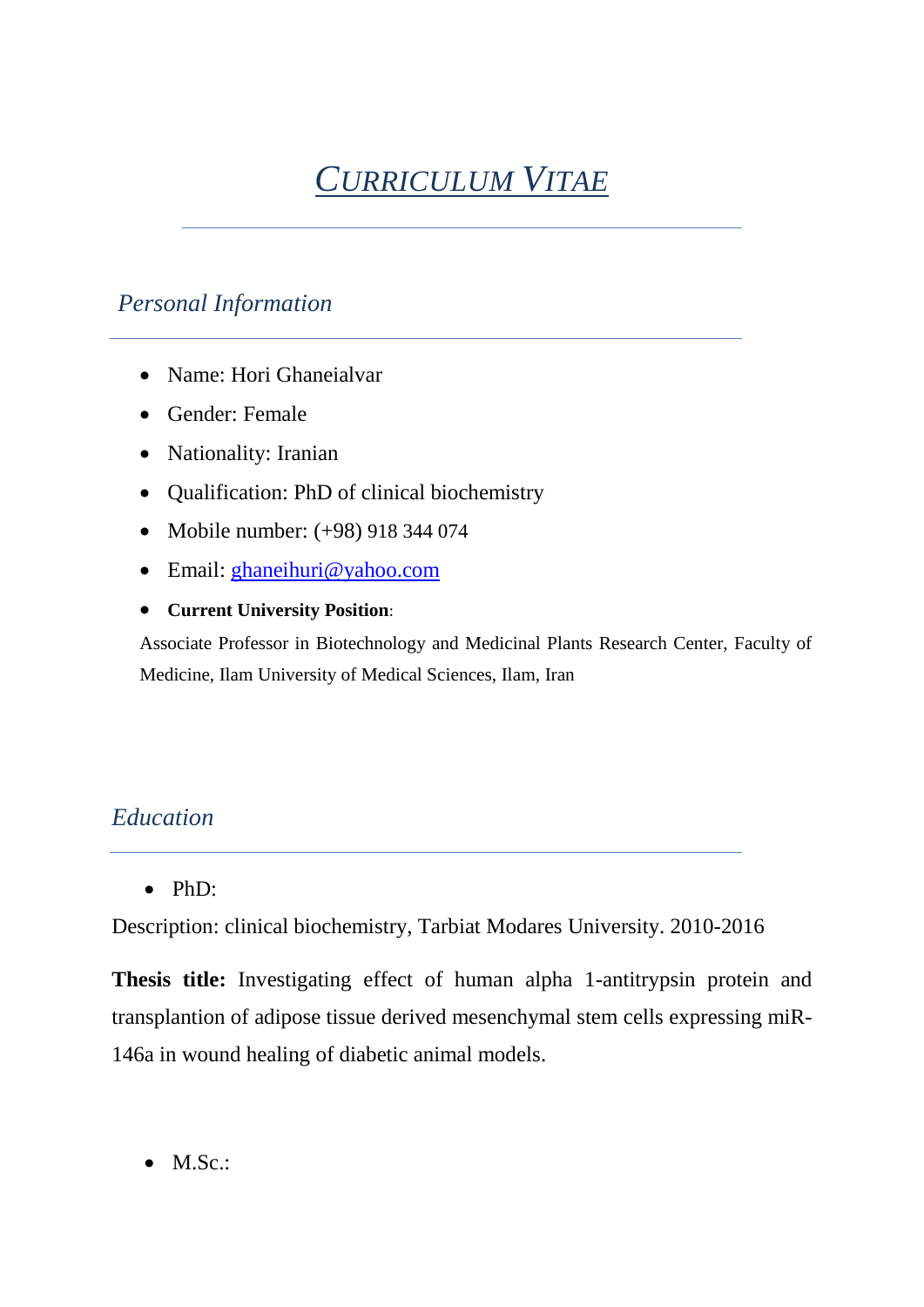Description: clinical biochemistry, Kermanshah University of MedicalSciences, 2006-2009.

**Thesis title:** The comparative study genotypes of the paraoxonase (Gln192Arg ) enzyme gene and angiotensin converting enzyme insertion/deletion (I/D) gene in type 2 diabetic patients with coronary artery disease in Kermanshah.

# *Molecular/Biotechnological Techniques Knowledge*

- Immunoassays (IHC, ICC, ELISA, Western blotting, and etc.)
- RT-Real time PCR
- Production of virus for gene dilivery
- $\bullet$  PCR
- Electrophoresis techniques
- Gene Cloning techniques
- SNP, RFLP
- Cell culture, viability assay (MTT)
- DNA, RNA and protein extraction, purification

# *The research activities including*

Molecular mechanisms and analysis of genes expression in types of diabetes mellitus

Molecular mechanism and analysis of genes expression of colon cancer

Gene therapy

Stem cell

miRNAs and their mechanism of action in diabetes and cancer

Nanoparticle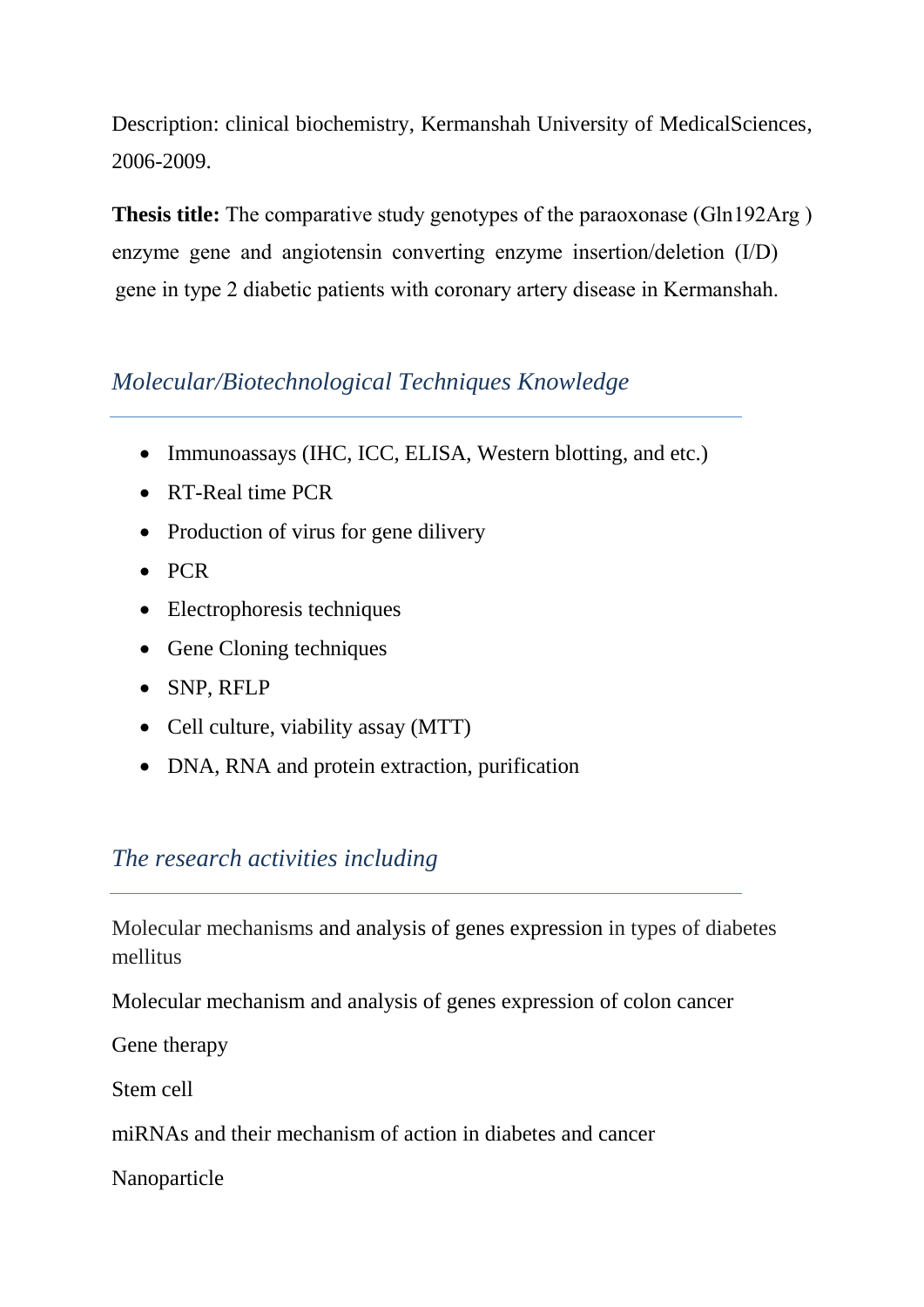#### Drug delivery

### *Teaching expreience*

- Tissue biochemistry to Students. Ilam University of Medical Sciences, Ilam, Iran.
- Biochemistry of metabolism to Students. Ilam University of Medical Sciences, Ilam, Iran.
- Biochemistry and nutrition principles to Students. Ilam University of Medical Sciences, Ilam, Iran.
- Organic Chemistry and Biochemistry to Students. Ilam University of Medical Sciences, Ilam, Iran.
- Instrumental analysis to Students. Ilam University of Medical Sciences, Ilam, Iran.

# *Computer Knowledge*

- Word, Excel, Photoshop, Power Point, Internet
- EndNote
- Software of Primer design for example oligo7, Beacon design,clcsequence viewer.
- Software for analysis of real time data(Rest, LinReg PCR, Rotor gene)

# *Publications*

Published articles:

1- The angiotensin converting enzyme D allele is an independent risk factor for early onset coronary artery disease. A. VaisiRaygani, **H. Ghaneialvar**,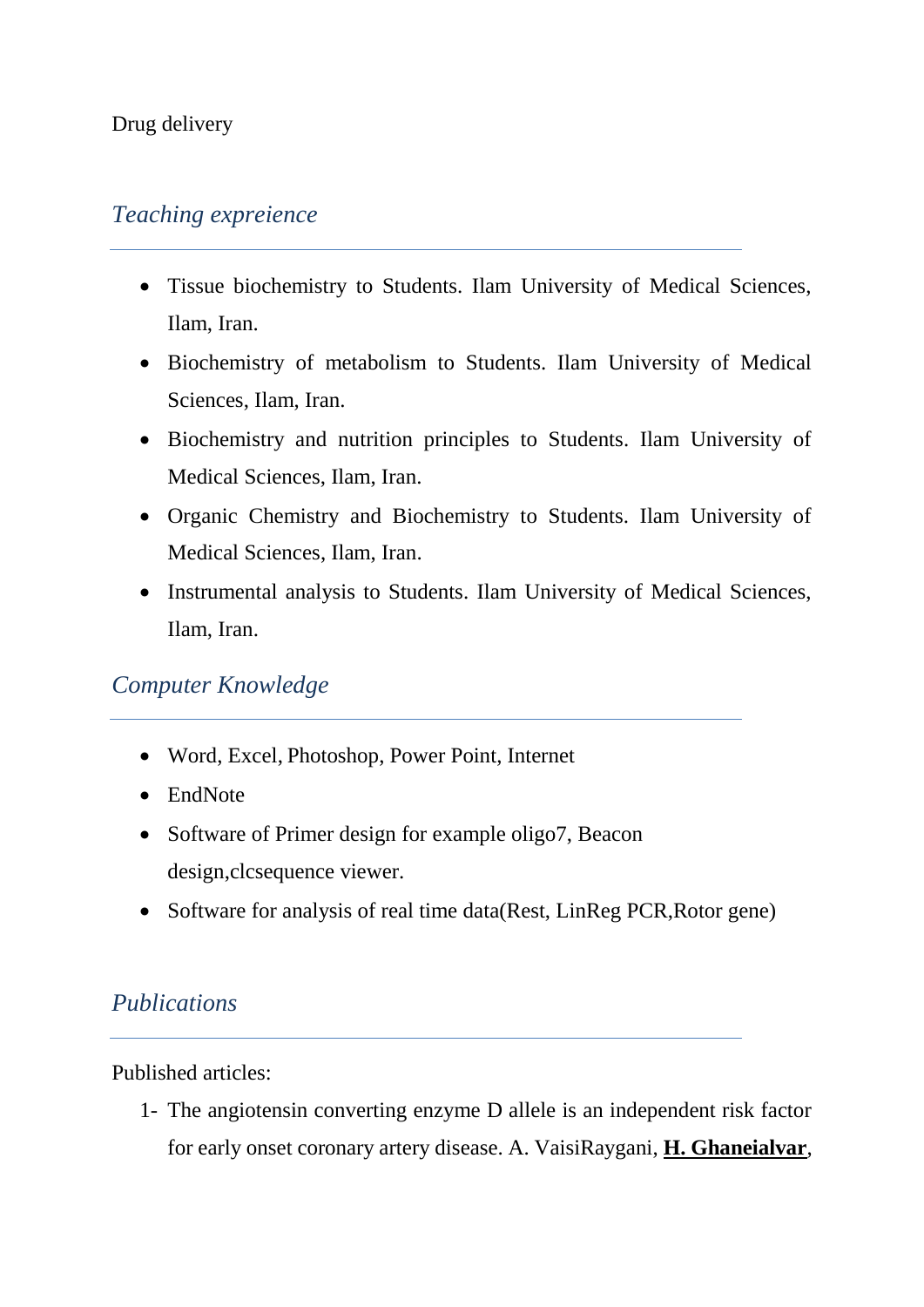Z.Rahimi, H. Nomani ,M. Saidi, F. Bahrehmand , A. Vaisi-Raygani, H. Tavilani , T Pourmotabbed. Clin Biochem. 2010;43(15):1189-94.

- 2- Paraoxonase Arg 192 allele is an independent risk factor for three-vessel stenosis of coronary artery disease A. VaisiRaygani, **H. Ghaneialvar**, Z.Rahimi, H. Tavilani , T Pourmotabbed, E. Shakiba, A. Vaisi-Raygani, A. Kiani, M. Aminian, R. Alibakhshi, C. Bartels. [Mol Biol Rep.](https://www.ncbi.nlm.nih.gov/pubmed/21465165) 2011; 38(8):5421-8.
- 3- Effects of 5-Azacytidine on Differentiation of Ovine Mesenchymal Stem Cells. Soltani L, Rahmani H, Joupari MD, **Ghaneialvar H**, Amirhossein Mahdavi, Shamsara M. Int J Stem Cell Res Transplant.2015; 3(2), 96-100.
- 4- Ovine fetal mesenchymal stem cell differentiation to cardiomyocytes, effects of co-culture, role of small molecules; reversine and 5-azacytidine. Leila Soltani, Hamid Reza Rahmani, Morteza Daliri Joupari, **Hori Ghaneialvar**, Amir Hossein Mahdavi and Mehdi Shamsara. Cell biochemistry and function, 2016; 34(4):250-261.
- 5- Adipose derived mesenchymal stem cells improve diabetic wound healing in mouse animal model: extracellular matrix remodeling maybe a potential therapeutic usage of stem cells. **Hori Ghaneialvar**, Abbas Sahebghadam Lotfi1, Sareh Arjmand, Masoud Soleimani, Fatemeh Mashhadi Abbas. Biomedical Research 2017; 28 (8): 3672-3679.
- 6- Characterization and Classification of Mesenchymal Stem Cells in Several Species Using Surface Markers for Cell Therapy Purpose**s. Hori Ghaneialvar**, Leila Soltani, Hamid Reza Rahmani, Abbas Sahebghadam Lotfi, Masoud Soleimani. Ind J Clin Biochem, 2017; 1-7.
- 7- Influence of Adipose Derived Mesenchymal Stem Cells on the Effective Inflammatory Factors of Diabetic Wound Healing in Animal Models*.***[Hori](https://jmums.mazums.ac.ir/search.php?sid=1&slc_lang=en&auth=Ghaneialvar)  [Ghaneialvar](https://jmums.mazums.ac.ir/search.php?sid=1&slc_lang=en&auth=Ghaneialvar)**, [Sareh Arjmand,](https://jmums.mazums.ac.ir/search.php?sid=1&slc_lang=en&auth=Arjmand) [Abbas Sahebghadam Lotfi,](https://jmums.mazums.ac.ir/search.php?sid=1&slc_lang=en&auth=Sahebghadam+Lotfi) [Masoud](https://jmums.mazums.ac.ir/search.php?sid=1&slc_lang=en&auth=Soleimani)  [Soleimani,](https://jmums.mazums.ac.ir/search.php?sid=1&slc_lang=en&auth=Soleimani) [Fatemeh Mashhadi Abbas](https://jmums.mazums.ac.ir/search.php?sid=1&slc_lang=en&auth=Mashhadi+Abbas). J Mazandaran Univ Med Sci 2017; 27 (148): 12- 21.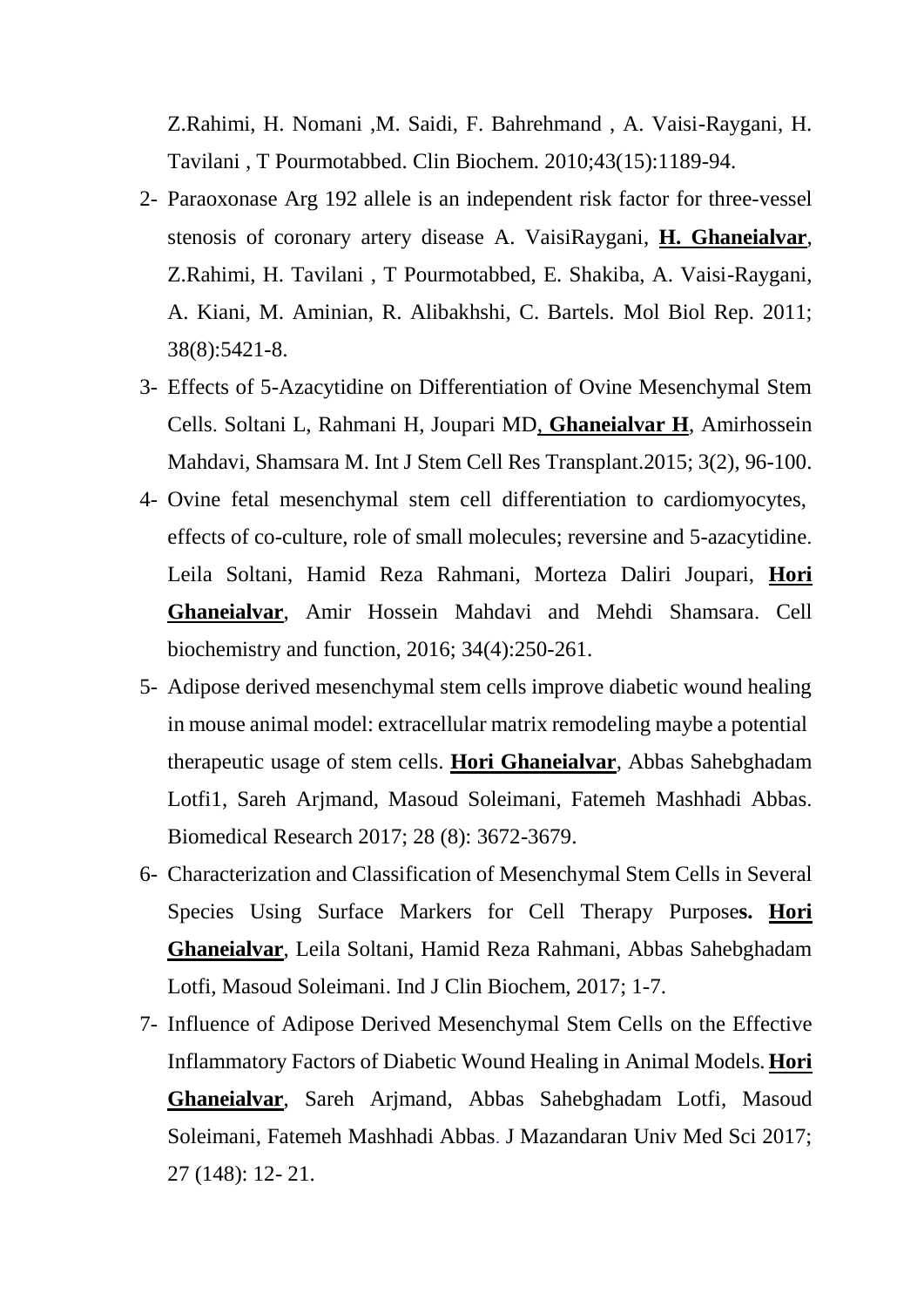- 8- The study of Chir99021 effect on proliferation of Ovine fetal bone marrow derived mesenchymal stem cells, cell and tissue journal. 2016; 7(1) 91-101 (Persian).
- 9- The combination of miR‐122 overexpression and Let‐7f silencing induces hepatic differentiation of adipose tissue-derived stem cells. Nahid [Davoodian](https://onlinelibrary.wiley.com/action/doSearch?ContribAuthorStored=Davoodian%2C+Nahid) , [Abbas S. Lotfi](https://onlinelibrary.wiley.com/action/doSearch?ContribAuthorStored=Lotfi%2C+Abbas+S) , [Masoud Soleimani](https://onlinelibrary.wiley.com/action/doSearch?ContribAuthorStored=Soleimani%2C+Masoud) , **[Hori Ghaneialvar](https://onlinelibrary.wiley.com/action/doSearch?ContribAuthorStored=Ghaneialvar%2C+Hori)**. Cell biology international. 2017; 41 (2017) 1083–1092
- 10- Effects of Different Concentrations of Reversine on Plasticity of Mesenchymal Stem Cells. Leila Soltani1, Hamid Reza Rahmani,Morteza Daliri Joupari, **Hori Ghaneialvar**, Amir Hossein Mahdavi, Mehdi Shamsara. Indian Journal of Clinical Biochemistry, 2018; 1-9.
- 11- Ziziphora clinopodioides Lam leaves aqueous extract mediated synthesis of zinc nanoparticles and their antibacterial, antifungal, cytotoxicity, antioxidant, and cutaneous wound healing properties under *in vitro* and *in vivo* conditions. [Behnam Mahdavi,](https://onlinelibrary.wiley.com/action/doSearch?ContribAuthorStored=Mahdavi%2C+Behnam) [Sania Saneei,](https://onlinelibrary.wiley.com/action/doSearch?ContribAuthorStored=Saneei%2C+Sania) [Maryam](https://onlinelibrary.wiley.com/action/doSearch?ContribAuthorStored=Qorbani%2C+Maryam)  [Qorbani,](https://onlinelibrary.wiley.com/action/doSearch?ContribAuthorStored=Qorbani%2C+Maryam) [Mohsen Zhaleh,](https://onlinelibrary.wiley.com/action/doSearch?ContribAuthorStored=Zhaleh%2C+Mohsen)[Akram Zangeneh,](https://onlinelibrary.wiley.com/action/doSearch?ContribAuthorStored=Zangeneh%2C+Akram) [Mohammad Mahdi Zangeneh,](https://onlinelibrary.wiley.com/action/doSearch?ContribAuthorStored=Zangeneh%2C+Mohammad+Mahdi) [Elham Pirabbasi,](https://onlinelibrary.wiley.com/action/doSearch?ContribAuthorStored=Pirabbasi%2C+Elham) [Naser Abbasi,](https://onlinelibrary.wiley.com/action/doSearch?ContribAuthorStored=Abbasi%2C+Naser) **[Hori Ghaneialvar](https://onlinelibrary.wiley.com/action/doSearch?ContribAuthorStored=Ghaneialvar%2C+Hori)**.
- 12- Protective effect of Nectaroscordum tripedale extract and its bioactive component tetramethylpyrazine against acetaminophen-induced hepatotoxicity in rats. Ali Aidy, Elahe Karimi, **Hori Ghaneialvar**, Shahram Mohammadpour & Naser Abbasi. Advances in Traditional Medicine.
- 13- Application of titanium nanoparticles containing natural compounds in cutaneous wound healing. Ahmad Ahmeda, Naser Abbasi, **Hori Ghaneialvar**, Mohammad Mahdi Zangeneh, Akram Zangeneh. Appl Organometal Chem. 2020; e5480.
- 14- Anti-diabetic effect of a novel nano polymer of t hymol in streptozotocin-induced diabetic wistar rats. Karimi E, Abbasi S, Aidy A, **Ghaneialvar H**, Mohammadpour S, Akhavan M.M, Abbasi N. International journal of applied pharmaceutics. 2019; 11(5):81-89.
- 15- Is there association between *Trichomonas vaginalis* infection and prostate cancer risk?: A systematic review and meta-analysis[.AzarNajafi,](https://www.sciencedirect.com/science/article/abs/pii/S088240101930854X?via%3Dihub#!) [Mohammad Reza Chaechi Nosrati, Ezatollah Ghasemi, Zahra Navi, Ali](https://www.sciencedirect.com/science/article/abs/pii/S088240101930854X?via%3Dihub#!)  [Yousefi, Hamidreza Majidiani,](https://www.sciencedirect.com/science/article/abs/pii/S088240101930854X?via%3Dihub#!) **[Hori Ghaneialvar](https://www.sciencedirect.com/science/article/abs/pii/S088240101930854X?via%3Dihub#!)**, [Kourosh Sayehmiri,](https://www.sciencedirect.com/science/article/abs/pii/S088240101930854X?via%3Dihub#!)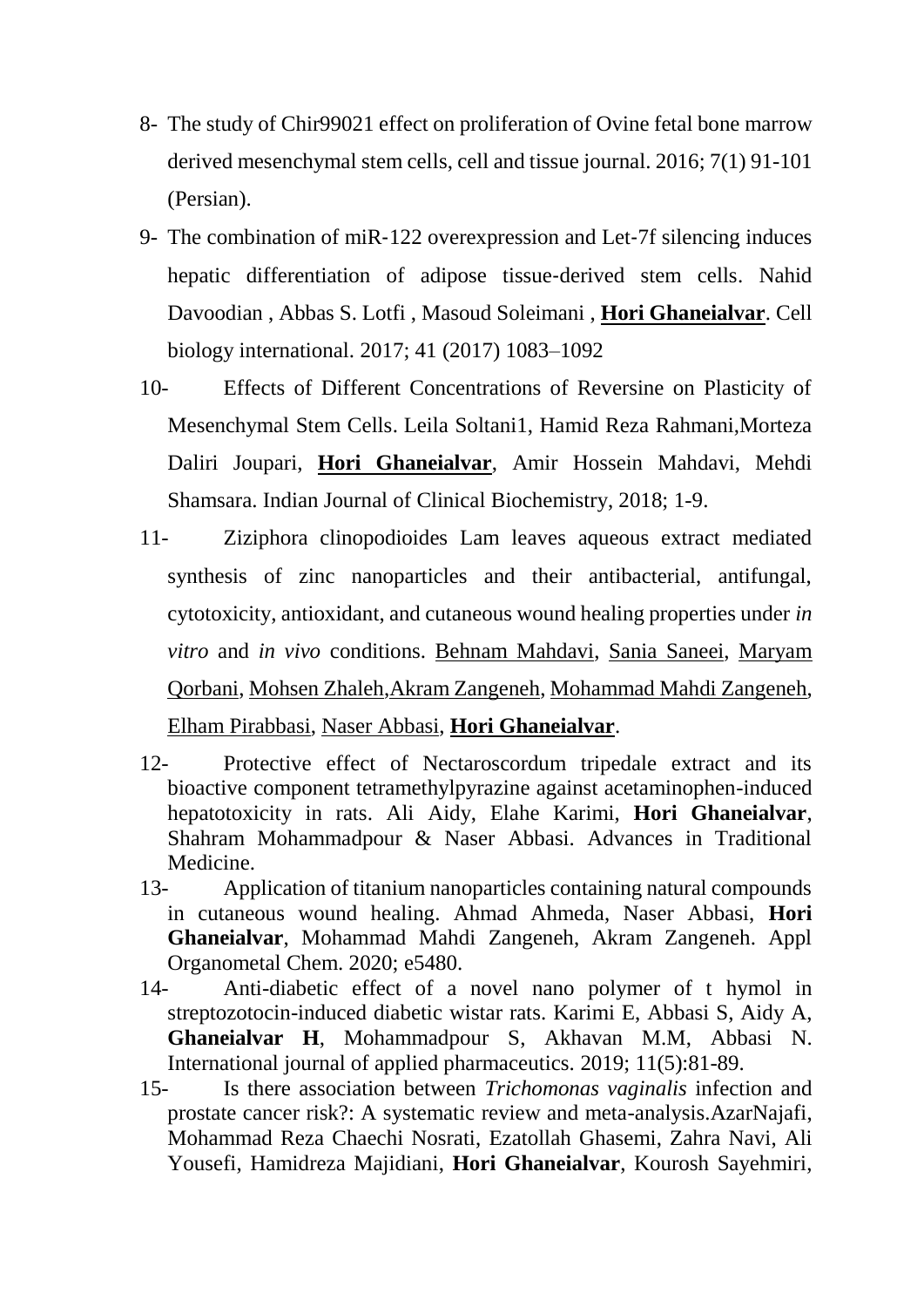[Ma De la LuzGalvan-Ramirez,](https://www.sciencedirect.com/science/article/abs/pii/S088240101930854X?via%3Dihub#!) [MahdiFakhar.](https://www.sciencedirect.com/science/article/abs/pii/S088240101930854X?via%3Dihub#!) [Microbial Pathogenesis.](https://www.sciencedirect.com/science/journal/08824010) 2019;137:103752.

- 16- Effects of dust phenomenon on heavy metals in raw milk in western Iran**.** Elahe Karimi, Monireh Yari, **Hori Ghaneialvar** , Hamid Reza Kazemi, Reza Asadzadeh , Ali Aidy, Naser Abbasi. Foods and Raw Materials. 2020; 8( 2): 241–249.
- 17- Comparison of transduction efficiency among various cell types by a lentivector containing CMV promoter. **[Hori Ghaneialvar](javascript:;)**, [Abbas](javascript:;)  [Sahebghadam Lotfi,](javascript:;) [Sareh Arjmand,](javascript:;) [Leila Soltani,](javascript:;) [Azra](javascript:;)  [Kenarkoohi,Mohammad Mahdi Zangeneh.](javascript:;) *[Comparative Clinical](https://link.springer.com/journal/580)  [Pathology](https://link.springer.com/journal/580)*. 2019; 28: 1077–1085.

#### *Presented & Published Abstracts in Congresses:*

- 1- Effects Of Dimethyl Sulfoxide On Morphology Of Mouse Mesenchymal Stem Cell During Cell Freezing. **Hori Ghaneialvar**, Abbas Sahebghadam Lotfi , Sareh Arjmand, Leila Soltani**.** International congress on stem cells and regenerative medicine, Mashhad, Iran, 20–22 May 2015.
- 2- Isolation and characterization of caprine fetal bone-marrow mesenchymal stem cells.Leila Soltani, Hamidreza Rahmani, Morteza Dalirijoupari, **Hori Ghaneialvar**, Amirhossein Mahdavi, Mehdi Shamsara. International congress on stem cells and regenerative medicine, Mashhad, Iran, 20–22 May 2015.
- 3- Laminin coated polystyrene promotes in vitro differentioation of human adipose derived mesenchymal stem cell into hepatocyte like cells. Mohammadpour Aleme, Argmand Sare, Lotfi Abbas, **Ghaneialvar Hori**. [The 1st National Festival & International Congress of Stem Cell and](http://www.rsct.ir/en/News/articleType/ArticleView/articleId/1301/The-1st-National-Festival-International-Congress-of-Stem-Cell-and-Regenerative-Medicine)  [Regenerative Medicine.](http://www.rsct.ir/en/News/articleType/ArticleView/articleId/1301/The-1st-National-Festival-International-Congress-of-Stem-Cell-and-Regenerative-Medicine)Tehran, Iran, 19–20 May 2016.
- 4- TGF-Beta Signaling Pathway Effects on Cardiac Differentiation of Ovine Mesenchymal Stem Cells. Soltani L, Rahmani H, Dalirijoupari M, **Ghaneialvar H**, Mahdavi A, Shamsara M. 12<sup>th</sup>Congress on stem cell biology & Technology, August 31 -September 2, 2016.